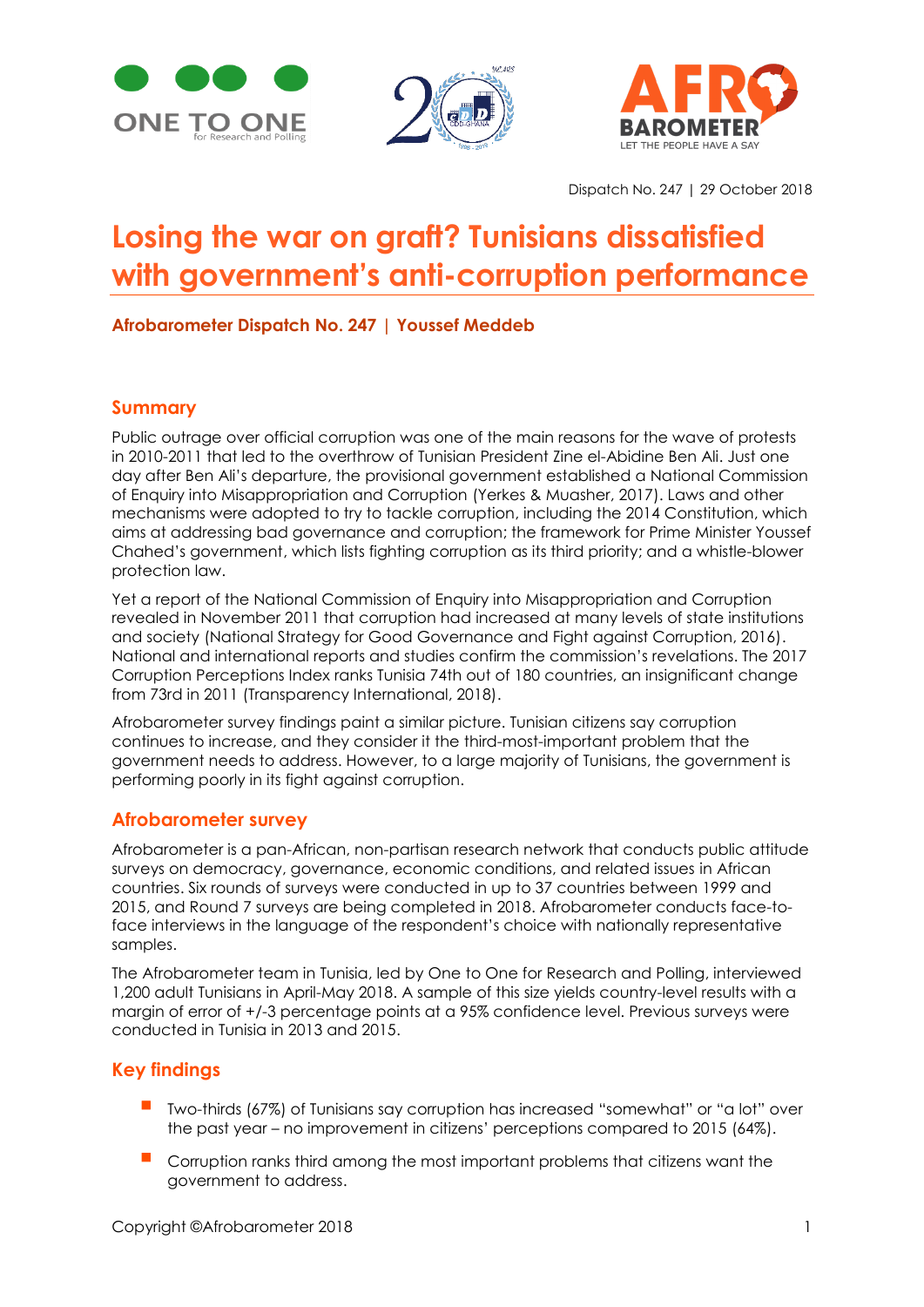

- To a large majority of Tunisians (64%), government is performing poorly in its fight against corruption. Citizens' assessments of government efforts in fighting corruption have remained critical since 2013 (67%).
- Government officials and members of Parliament are perceived to be the most corrupt. Three in 10 Tunisians say "all" or "most" government officials (31%) and members of Parliament (30%) are corrupt. Judges and traditional leaders are rated the least corrupt; 16% of respondents say "all" or "most" are corrupt.
- Perceived corruption in Parliament and the Presidency has increased by 13 and 7 percentage points, respectively, compared to 2015.
- Although a majority of Tunisians think that ordinary citizens can make a difference in fighting corruption, 61% say that people risk retaliation if they report incidents of corruption.
- Tunisians are divided as to whether authorities will act if they report corrupt behaviour.

#### **Is corruption increasing in Tunisia?**

Two-thirds (67%) of Tunisians say that overall levels of corruption in the country increased "somewhat" or "a lot" during the year preceding the survey. While this assessment is similar to perceptions in Afrobarometer's 2015 survey (64%), the proportion of citizens who say that corruption levels increased "a lot" grew from 42% in 2015 to 55% in 2018, a 13-percentagepoints increase in three years (Figure 1).



**Figure 1: Perceived level of corruption** | Tunisia | 2015-2018

*Respondents were asked: In your opinion, over the past year, has the level of corruption in this country increased, decreased, or stayed the same?* 

To understand citizens' concerns, Afrobarometer asks respondents what they think are the most important problems facing the country that the government should address. Among Tunisians, corruption ranks at No. 3, cited by 22% of respondents as one of their top three priorities, behind management of the economy (58%) and unemployment (37%) (Figure 2).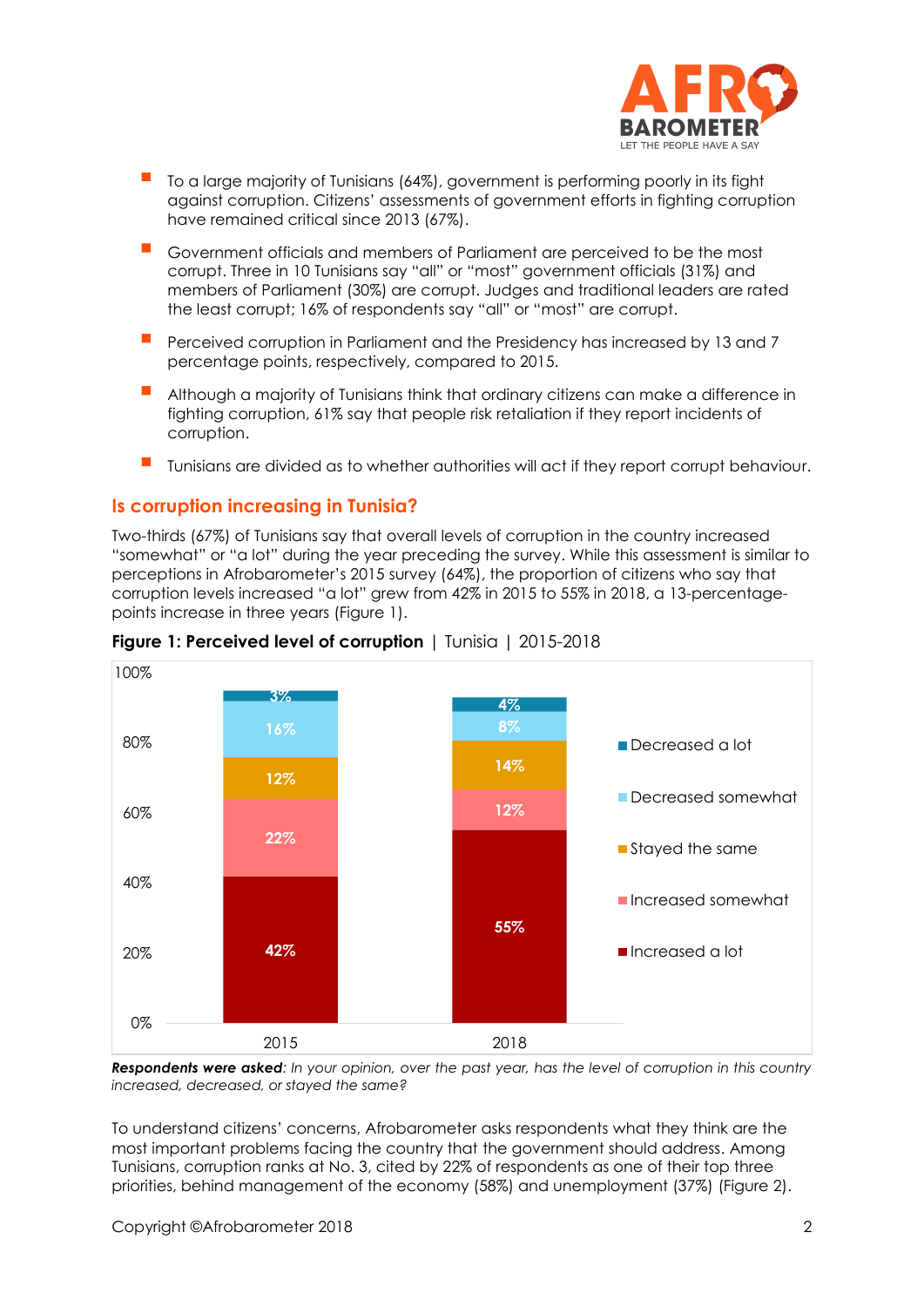





*Respondents were asked: In your opinion, what are the most important problems facing this country that government should address? (Up to three responses per person)*

#### **Citizens' assessments of government efforts in fighting corruption**

In 2017, Chahed announced "war" on corruption. This was followed by a series of arrests and investigations targeting businessmen, politicians, the police, and customs officers. Yet the Afrobarometer survey shows that about two-thirds (64%) of Tunisians say the government is handling the fight against corruption "fairly badly" or "very badly" (Figure 3). Only one in four respondents say the government is doing a fairly or very good job of tackling the menace. This assessment has changed little since 2013 (67% fairly/very badly).

The perception that the government is performing poorly in fighting corruption is highest among younger citizens, those with post-secondary education, and residents of the Center East region (Figure 4).



#### **Figure 3: Government performance in fighting corruption** | Tunisia | 2013-2018

*Respondents were asked: How well or badly would you say the current government is handling the following matters, or haven't you heard enough to say: Handling fighting corruption?*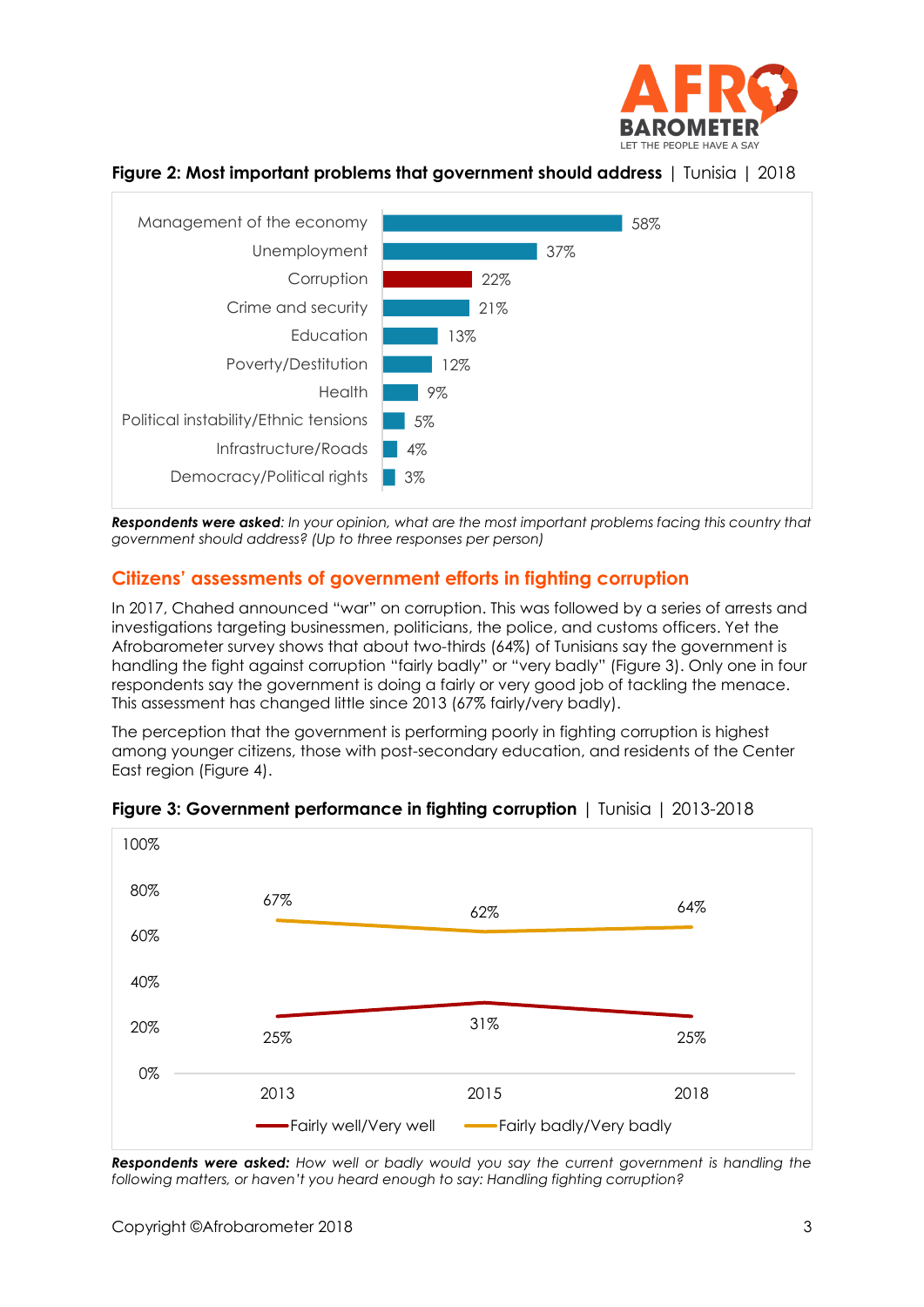

### **Figure 4: Government performing poorly in fight against corruption**



| by socio-demographic group | Tunisia | 2018

*Respondents were asked: How well or badly would you say the current government is handling the following matters, or haven't you heard enough to say: Handling fighting corruption? (% who say "fairly badly" or "very badly")*

#### **Who is corrupt?**

Among key public officials, government officials and members of Parliament are most commonly perceived as corrupt. Three in 10 Tunisians say "all" or "most" government officials

Do your own analysis of Afrobarometer data – on any question, for any country and survey round. It's easy and free at www.afrobarometer.org/online-data-analysis.

(31%) and members of Parliament (30%) are corrupt (Figure 5). Judges (16%) and traditional leaders (16%) are least frequently seen as corrupt. Large proportions of the population – up to 45% of the sample in the case of the president – say they "don't know" or refused to answer the question.

Perceived corruption in the presidency and Parliament increased drastically compared to

2013 and 2015, while perceived corruption among business executives (28%) declined compared to 2015 (47%) (Figure 6).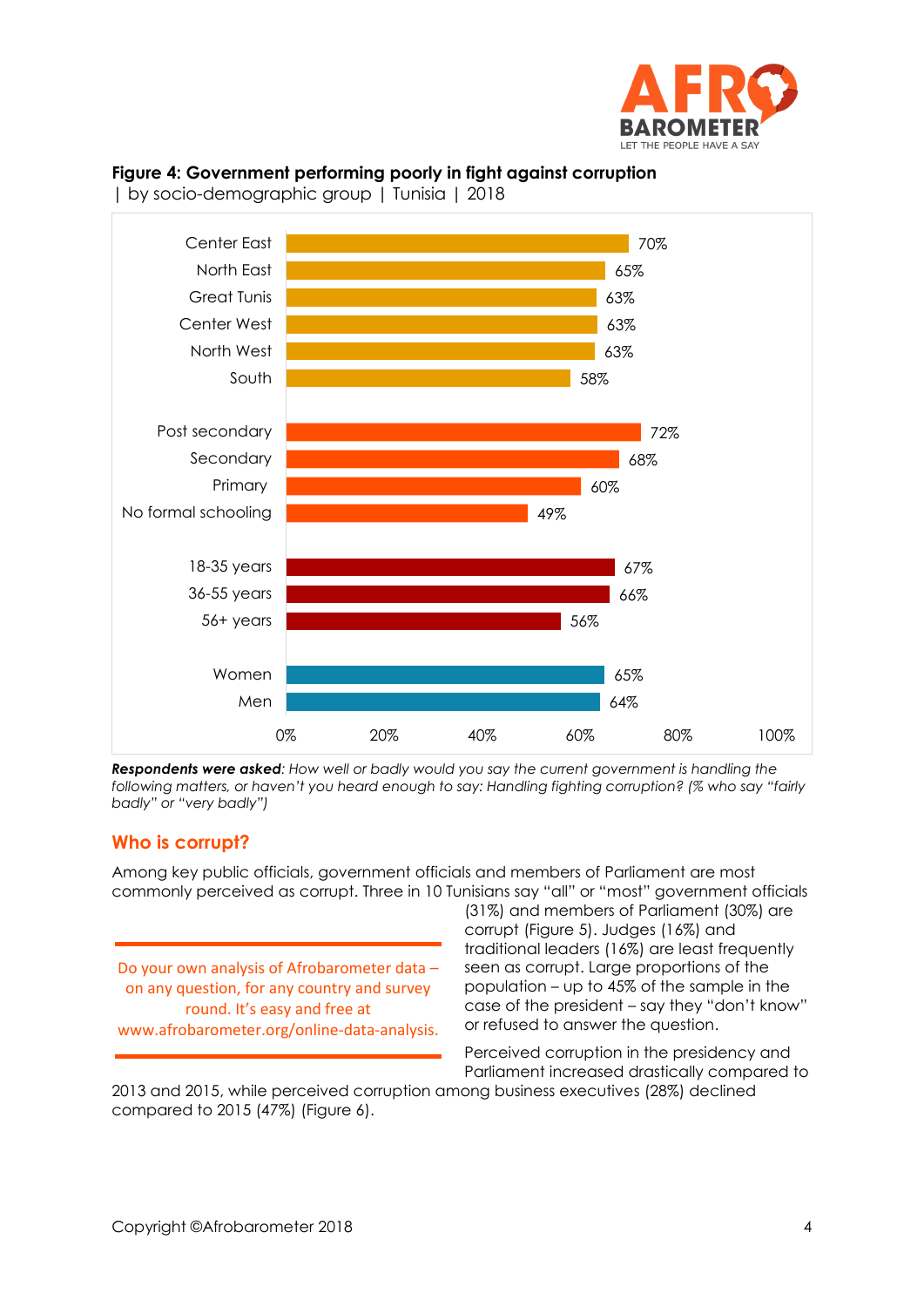



*Respondents were asked: How many of the following people do you think are involved in corruption, or haven't you heard enough about them to say?*

## **Figure 6: Who is corrupt?** │ Tunisia │ 2015-2018



*Respondents were asked: How many of the following people do you think are involved in corruption, or haven't you heard enough about them to say? (% who say "most" or "all" are corrupt)*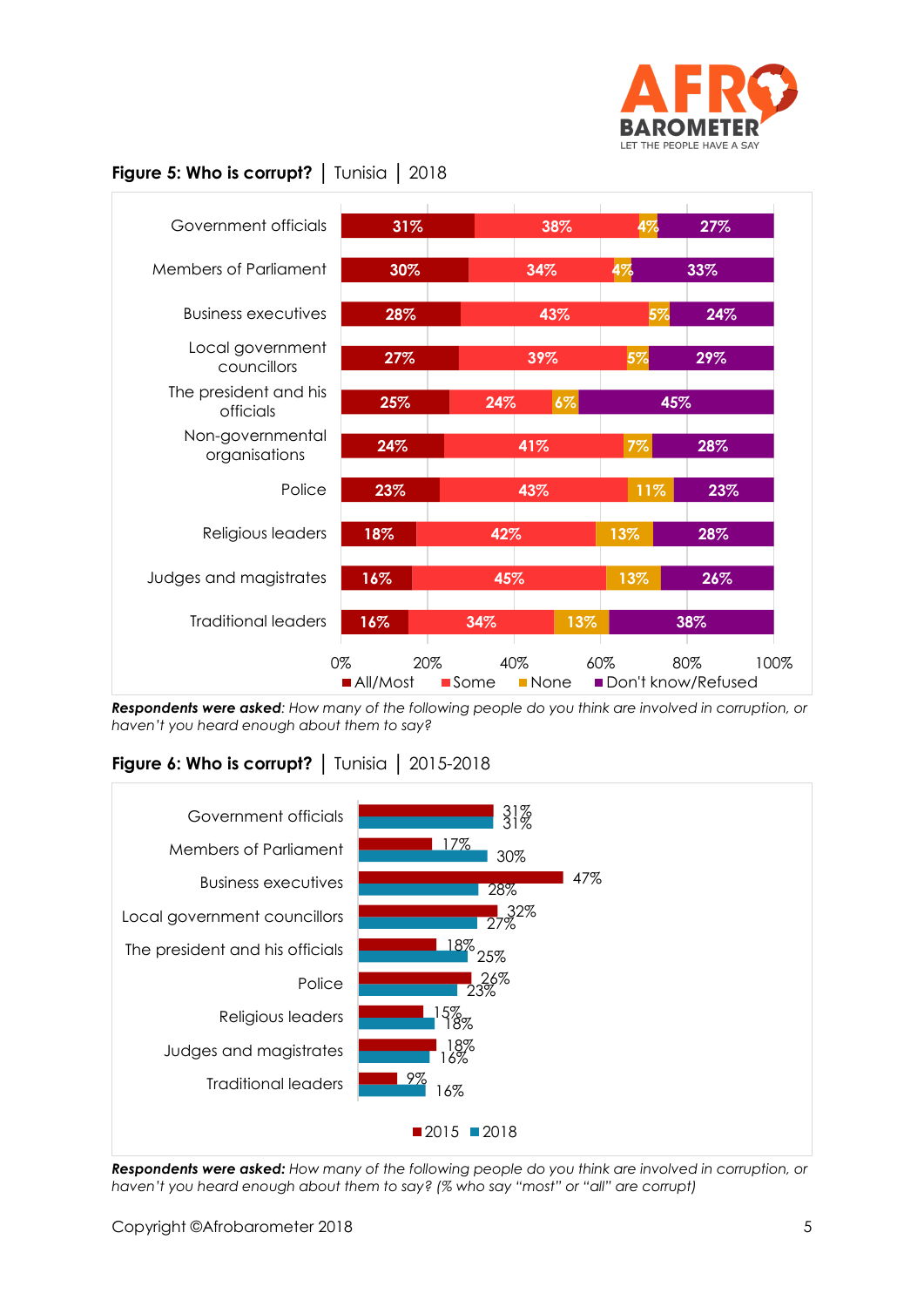

Analyses from several continents have shown that there is a relationship between corruption and trust in institutions. Looking across 12 African countries, Armah-Attoh, Gyimah-Boadi, and Chikwanha (2007, page 1) demonstrate that "corruption is a major, perhaps the major, obstacle to building popular trust in state institutions and electoral processes." Afrobarometer data from Tunisia show that as perceived corruption increases, trust in institutions declines. The three institutions most commonly perceived to be corrupt – Parliament, local government councils, and the presidency – are also the least trusted (Figure 7).





#### *Respondents were asked:*

- *How much do you trust each of the following, or haven't you heard enough about them to say?*
- *How many of the following people do you think are involved in corruption, or haven't you heard enough about them to say?*

#### **Citizens' experience with corruption and role in fighting it**

Afrobarometer asks citizens whether had contact with certain public services during the previous year and, if so, whether they had to pay a bribe, give a gift, or do a favour to obtain the services they needed. Among respondents who had contact with these public services during the previous year, the police rank as the institution that citizens most frequently acknowledge bribing. Almost two in 10 say they paid a bribe at least once, during the previous year, to avoid problems with the police (17%) or obtain assistance from the police (15%) (Figure 8). One in 10 say they paid a bribe at least once to obtain identity documents from the government (12%), medical care at a public health facility (11%), water/sanitation or electricity services from the government (10%), or public-school services (8%).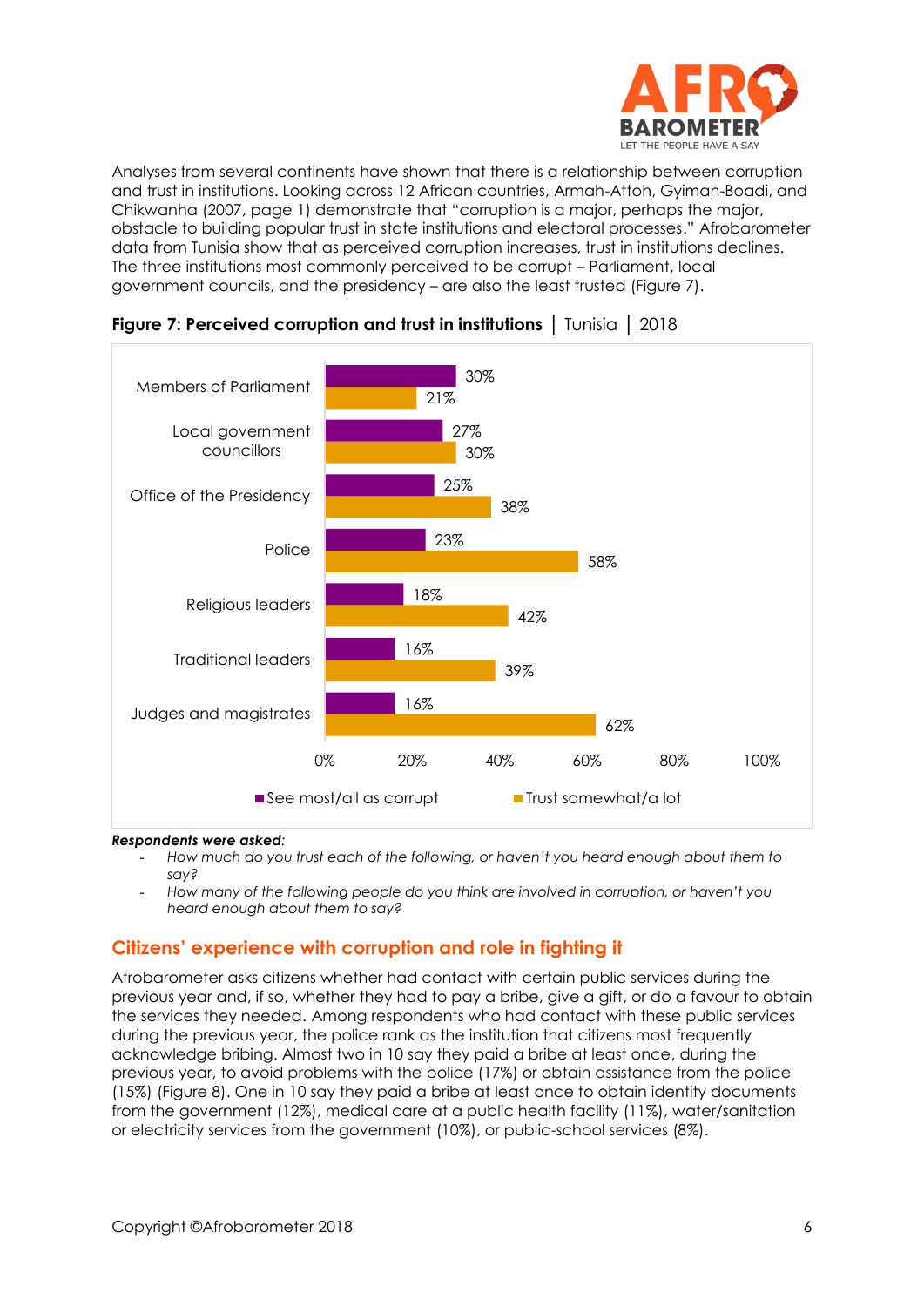

#### **Figure 8: Paid bribe to obtain services** │ Tunisia │ 2018



*Respondents who said they had contact with selected public services during the previous year were asked: And how often, if ever, did you have to pay a bribe, give a gift, or do a favour:*

- *- For a teacher or school official in order to get the services you needed from the schools?*
- *- For a health worker or clinic or hospital staff in order to get the medical care you needed?*
- *- For a government official in order to get the document you needed?*
- *- For a government official in order to get the services you needed?*
- *- For a police officer in order to get the assistance you needed?*
- *- For a police officer in order to avoid a problem during one of these encounters?*

*(Note: Figure excludes respondents who said they had no contact with these public services during the previous year.)*

Large majorities of Tunisians say both rich and ordinary persons could pay a bribe or use personal connections to avoid taxes, to avoid going to court, and to register land that's not theirs (Figure 9). The rich are seen as more likely than ordinary persons to be able to do so.



**Figure 9: Bribery by the rich vs. ordinary people** | Tunisia | 2018

*Respondents were asked: In this country, how likely do you think it is that an ordinary person/a rich person could pay a bribe or use personal connections to get away with:*

- *Avoiding paying taxes they owe to government?*
- *Avoiding going to court?*
- *Registering land that does not belong to them?*

*(% who say "somewhat likely" or "very likely")*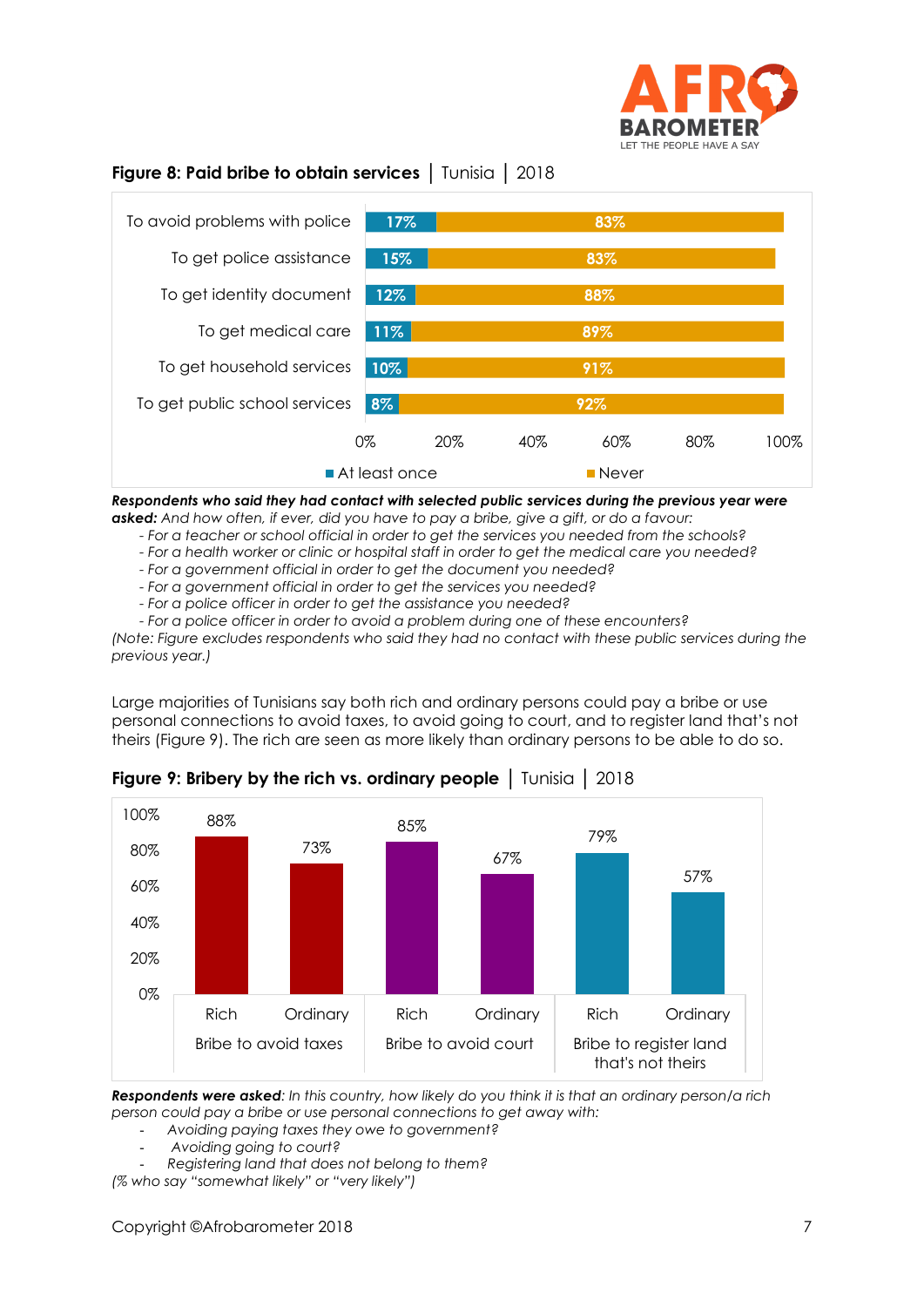

Advocates argue that there is no way to end corruption without the participation and engagement of citizens (GIZ, 2017; Lashin, 2014; Transparency International, 2016; World Bank, 2015). About six in 10 Tunisians (59%) "agree" or "strongly agree" that ordinary citizens can make a difference in the fight against corruption (Figure 10). This proportion has, however, declined compared to 2015 (71%). Moreover, just as many (61%) say that people risk retaliation or other negative consequences if they report incidents of corruption (Figure 11).



**Figure 10: Citizens' role in fighting corruption** │ Tunisia │ 2015-2018

*Respondents were asked: Please tell me whether you agree or disagree with the following statement: Ordinary people can make a difference in the fight against corruption?*





*Respondents were asked:*

- *Please tell me whether you agree or disagree with the following statement: Ordinary people can make a difference in the fight against corruption? (% who "agree" or "strongly agree")*
- *In this country, can ordinary people report incidents of corruption without fear, or do they risk retaliation or other negative consequences if they speak out?*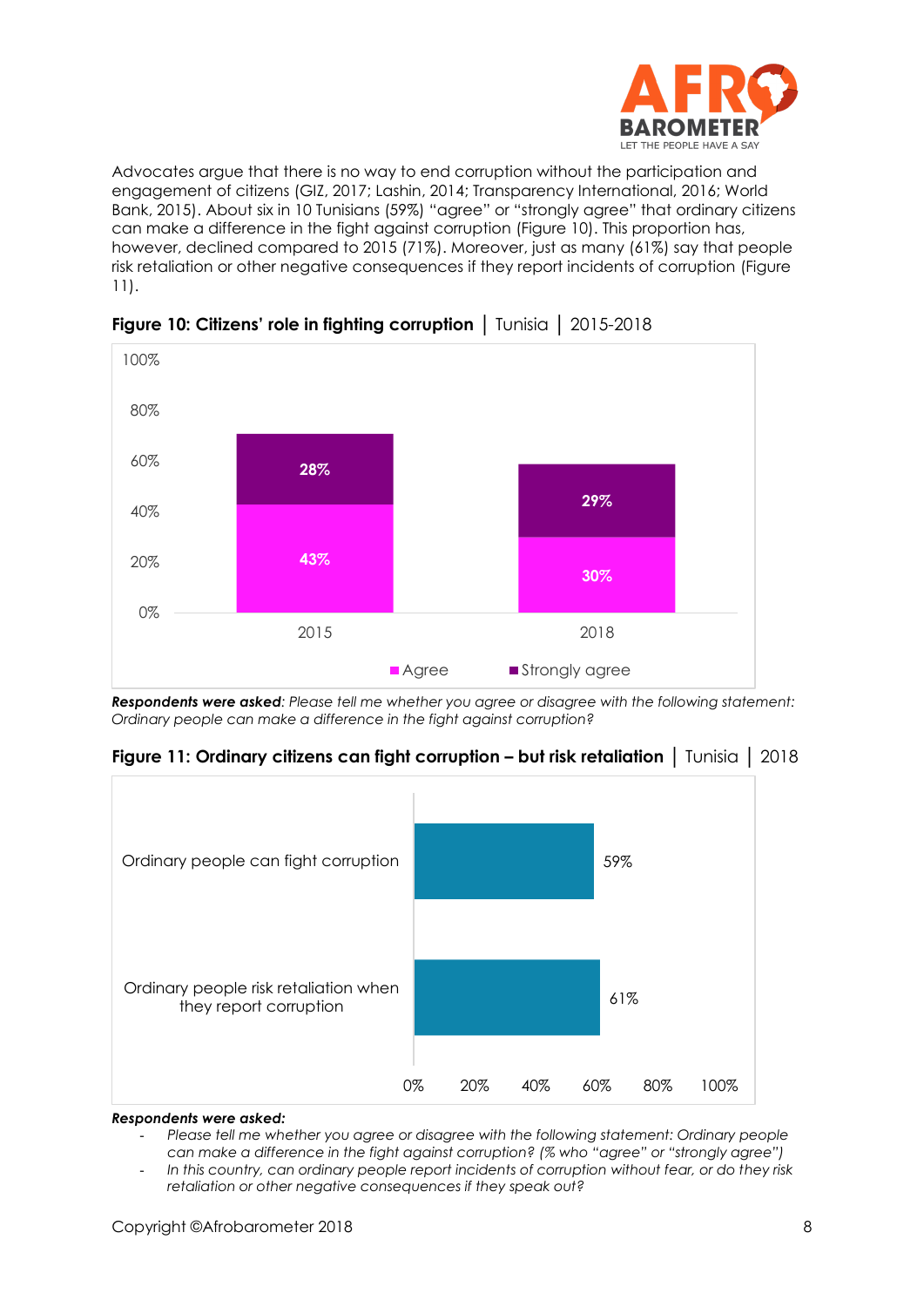

Tunisians are divided as to whether they could get the authorities to take action if they went to their local government council to report corruption. Four in 10 (41%) say it is "somewhat likely" or "very likely" that they get a response, but about the same proportion (42%) see it as "not very likely" or "not at all likely" (Figure 12).



**Figure 12: Will the authorities take action when corruption is reported?** │ Tunisia | 2018

*Respondents were asked: How likely is it that you could get someone to take action if you went to your local government council to report corrupt behaviour like misuse of funds or requests for bribes by government officers, police, or school or clinic staff?*

According to the United Nations Development Programme's Anti-Corruption for Development portal (2016), "transparency and social accountability are key elements in the fight against corruption." Afrobarometer asked citizens whether they agree or disagree with the idea that information held by public authorities is only for use by government officials and should not have to be shared with the public. A majority (56%) of Tunisians disagree, favouring citizen access to information held by public authorities. About one-third (36%), however, agree with restricting such information to government officials (Figure 13).



**Figure 13: Should citizens have access to public information?** │ Tunisia │ 2018

*Respondents were asked: For each of the following statements, please tell me whether you disagree or agree: Information held by public authorities is only for use by government officials; it should not have to be shared with the public.*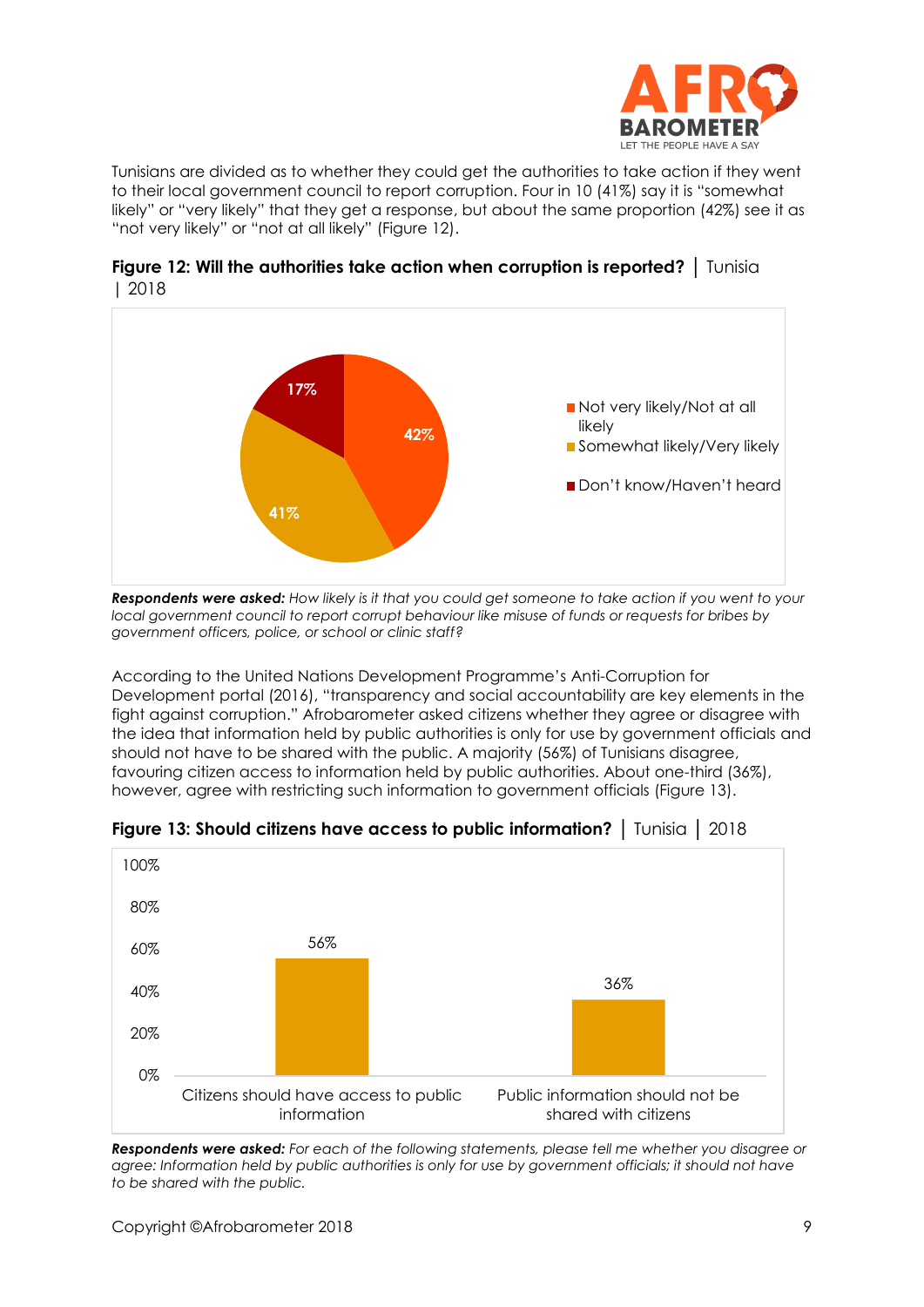

## **Conclusion**

A majority of Tunisians say the level of corruption in the country has increased over the past year, and they give the government failing marks on fighting corruption despite its promises and a series of arrests and prosecutions of corrupt officials. The three institutions that are most commonly perceived to be corrupt ― Parliament, local government councils, and the presidency – are also the least trusted.

While a majority of Tunisians say that ordinary citizen can make a difference in the fight against corruption, the survey noted that far fewer people believe this now than did in 2015. Moreover, a majority of Tunisians say they risk retaliation if they report incidents of corruption, and many Tunisians are doubtful that the authorities will act if they do report.

These findings raise questions about the adequacy and public awareness of the government's anti-corruption measures, and suggest that further efforts are needed to build popular trust in institutions and engage citizens in fighting corruption.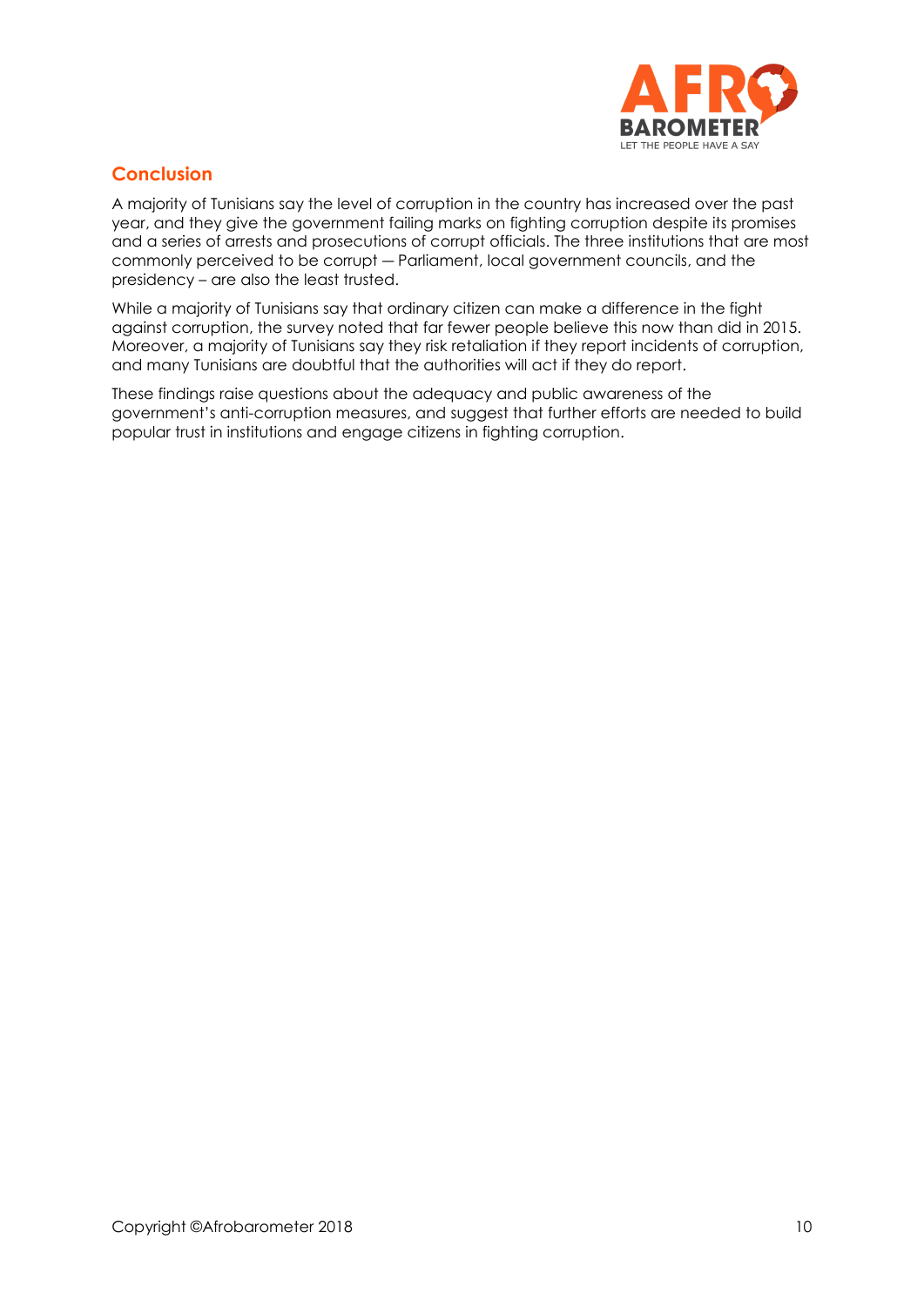

#### **References**

- Anti-Corruption for Development. (2016). Anti-corruption and human rights. United Nations Development Programme. [http://www.anti-corruption.org/?s=Anti-](http://www.anti-corruption.org/?s=Anti-Corruption+and+Human+Rights)[Corruption+and+Human+Rights.](http://www.anti-corruption.org/?s=Anti-Corruption+and+Human+Rights)
- Armah-Attoh, D., Gyimah-Boadi, E., & Chikwanha, A. B. (2007). Corruption and institutional trust in Africa: Implications for democratic development. Afrobarometer Working Paper No. 81. http://afrobarometer.org/sites/default/files/publications/Working%20paper/AfropaperNo81.pdf.
- GIZ. (2017). Preventing and fighting corruption in Tunisia. German International Development Cooperation Agency. [https://www.giz.de/en/worldwide/57464.html.](https://www.giz.de/en/worldwide/57464.html)
- Lashin, A. (2014). Citizens are key in the fight against corruption http://blogs.worldbank.org/arabvoices/citizens-are-key-fight-against-corruption
- National Strategy for Good Governance and Fight Against Corruption 2016-2020. (2016)[.http://www.undp-aciac.org/publications/ac/compendium/tunisia/%D8%AA%D9%88%](http://www.undp-aciac.org/publications/ac/compendium/tunisia/%D8%AA%D9%88%25%20D9%86%D8%B3_2016-2020.pdf)  [D9%86%D8%B3\\_2016-2020.pdf](http://www.undp-aciac.org/publications/ac/compendium/tunisia/%D8%AA%D9%88%25%20D9%86%D8%B3_2016-2020.pdf) .
- Transparency International. (2016). How to stop corruption: 5 key ingredients. https://www.transparency.org/news/feature/how to stop corruption 5 key ingredients.
- Transparency International. (2018). Corruption perceptions index 2017. https://www.transparency.org/news/feature/corruption\_perceptions\_index\_2017.
- World Bank. (2015). Here are 10 ways to fight corruption. http://blogs.worldbank.org/governance/here-are-10-ways-fight-corruption.
- Yerkes, S., & Muasher, M. (2017). Tunisia's corruption contagion: A transition at risk. Carnegie Endowment for International Peace. https://carnegieendowment.org/2017/10/25/tunisia-scorruption-contagion-transition-at-risk-pub-73522.